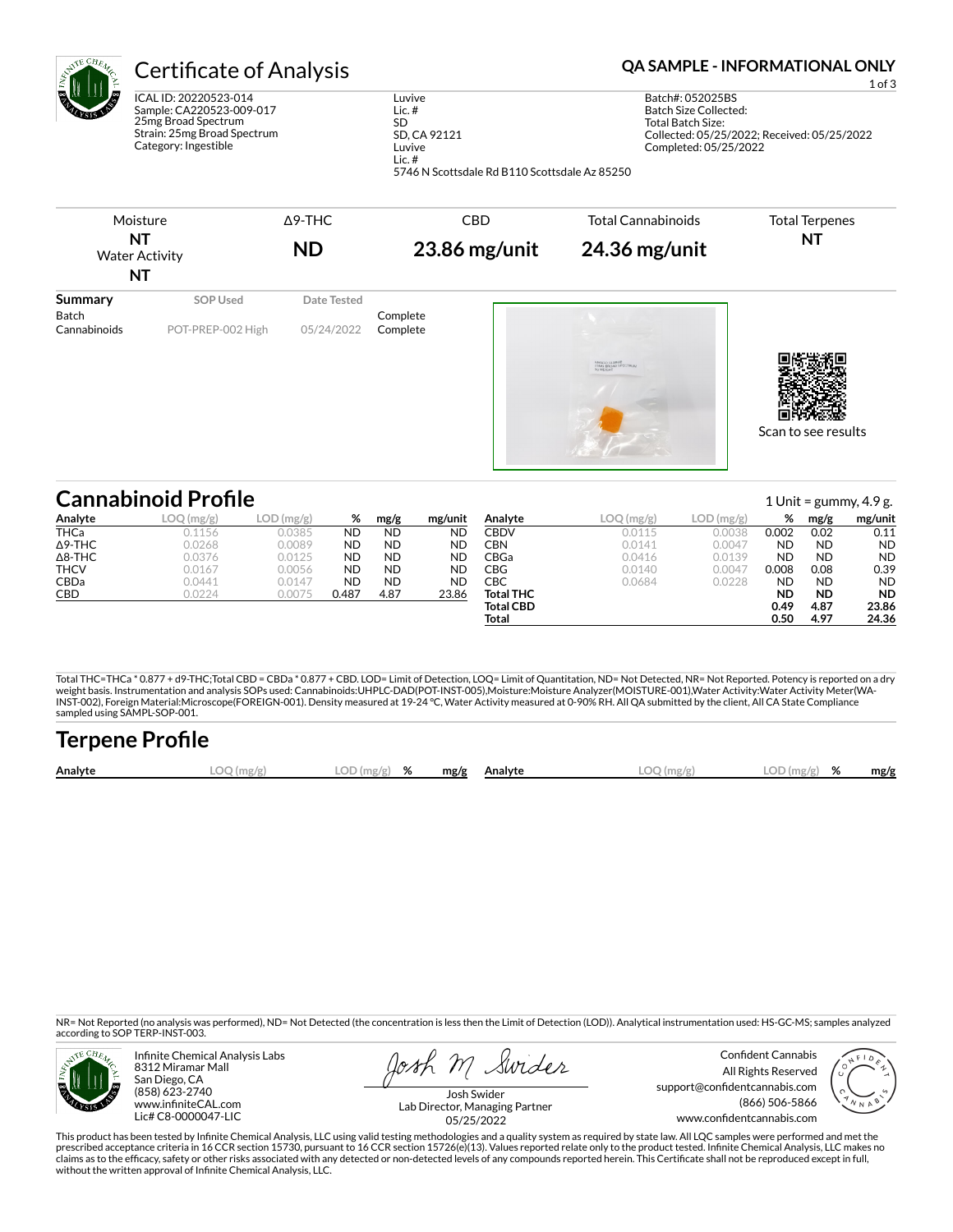| $\mathcal{A}^{\text{TE} \times \overline{\text{CH}}_{E_{\mathcal{A}}}}$<br>۴l | <b>Certificate of Analysis</b>                                                                                                  |                      | <b>QA SAMPLE - INFORMATIONAL ONLY</b><br>$2$ of $3$                                                                    |     |       |        |                                                                |                                                                      |     |       |               |
|-------------------------------------------------------------------------------|---------------------------------------------------------------------------------------------------------------------------------|----------------------|------------------------------------------------------------------------------------------------------------------------|-----|-------|--------|----------------------------------------------------------------|----------------------------------------------------------------------|-----|-------|---------------|
|                                                                               | ICAL ID: 20220523-014<br>Sample: CA220523-009-017<br>25mg Broad Spectrum<br>Strain: 25mg Broad Spectrum<br>Category: Ingestible |                      | Luvive<br>Lic. $#$<br><b>SD</b><br>SD, CA 92121<br>Luvive<br>Lic. $#$<br>5746 N Scottsdale Rd B110 Scottsdale Az 85250 |     |       |        | Batch#: 052025BS<br>Batch Size Collected:<br>Total Batch Size: | Collected: 05/25/2022: Received: 05/25/2022<br>Completed: 05/25/2022 |     |       |               |
|                                                                               | <b>Residual Solvent Analysis</b>                                                                                                |                      |                                                                                                                        |     |       |        |                                                                |                                                                      |     |       |               |
| Category 1                                                                    | LOO<br>LOD.<br>Limit                                                                                                            | Category 2<br>Status | LOO                                                                                                                    | LOD | Limit | Status | Category 2                                                     | LOO                                                                  | lod | Limit | <b>Status</b> |
|                                                                               |                                                                                                                                 |                      |                                                                                                                        |     |       |        |                                                                |                                                                      |     |       |               |

NR= Not Reported (no analysis was performed), ND= Not Detected (the concentration is less then the Limit of Detection (LOD)). Analytical instrumentation used: HS-GC-MS; samples analyzed according to SOP RS-INST-003.

# **Heavy Metal Screening**

| <b>LOC</b> | <b>LOD</b> | – Limiu | -<br>Status |
|------------|------------|---------|-------------|
|            |            |         |             |

NR= Not Reported (no analysis was performed), ND= Not Detected (the concentration is less then the Limit of Detection (LOD)). Analytical instrumentation used: ICP-MS; samples analyzed according to SOP HM-INST-003.

# **Microbiological Screening**

| ---- |  |
|------|--|

ND=Not Detected. Analytical instrumentation used:qPCR; samples analyzed according to SOP MICRO-INST-001.



Infinite Chemical Analysis Labs 8312 Miramar Mall San Diego, CA (858) 623-2740 www.infiniteCAL.com Lic# C8-0000047-LIC

Swider

Confident Cannabis All Rights Reserved support@confidentcannabis.com (866) 506-5866 www.confidentcannabis.com



Josh Swider Lab Director, Managing Partner 05/25/2022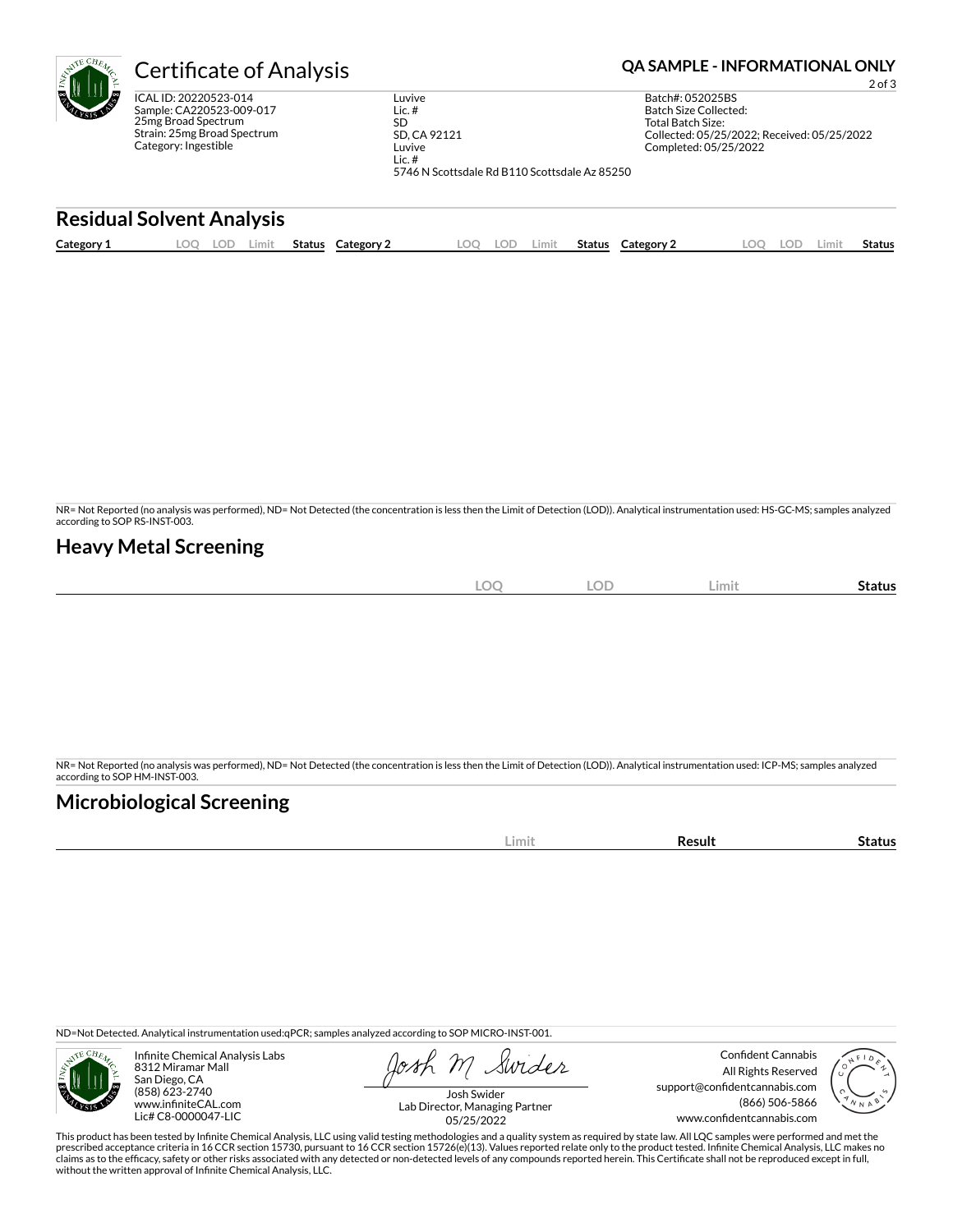| <b>Certificate of Analysis</b>                                                                                                  | <b>QA SAMPLE - INFORMATIONAL ONLY</b><br>$3$ of $3$                                                                 |                                                                                                                                        |  |
|---------------------------------------------------------------------------------------------------------------------------------|---------------------------------------------------------------------------------------------------------------------|----------------------------------------------------------------------------------------------------------------------------------------|--|
| ICAL ID: 20220523-014<br>Sample: CA220523-009-017<br>25mg Broad Spectrum<br>Strain: 25mg Broad Spectrum<br>Category: Ingestible | Luvive<br>Lic.#<br><b>SD</b><br>SD, CA 92121<br>Luvive<br>Lic. $#$<br>5746 N Scottsdale Rd B110 Scottsdale Az 85250 | Batch#: 052025BS<br>Batch Size Collected:<br>Total Batch Size:<br>Collected: 05/25/2022; Received: 05/25/2022<br>Completed: 05/25/2022 |  |
| <b>Chemical Residue Screening</b>                                                                                               |                                                                                                                     |                                                                                                                                        |  |

|           | ገ(   | DГ  |       |        |            |    | DГ   |       |        |
|-----------|------|-----|-------|--------|------------|----|------|-------|--------|
| Category. | ne 1 | - - | .imit | Status | Category : | λC | - 14 | .imit | itatus |

### Other Analyte(s):

NR= Not Reported (no analysis was performed), ND= Not Detected (the concentration is less then the Limit of Detection (LOD)). Analytical instrumentation used: LC-MS-MS & GC-MS-MS;<br>samples analyzed according to SOPs PESTMYC



Infinite Chemical Analysis Labs 8312 Miramar Mall San Diego, CA (858) 623-2740 www.infiniteCAL.com Lic# C8-0000047-LIC

**Category 1 LOQ LOD Status**

Swider

Confident Cannabis All Rights Reserved support@confidentcannabis.com (866) 506-5866 www.confidentcannabis.com

**Mycotoxins LOQ LOD Limit Status**



Josh Swider Lab Director, Managing Partner 05/25/2022

This product has been tested by Infinite Chemical Analysis, LLC using valid testing methodologies and a quality system as required by state law. All LQC samples were performed and met the<br>prescribed acceptance criteria in without the written approval of Infinite Chemical Analysis, LLC.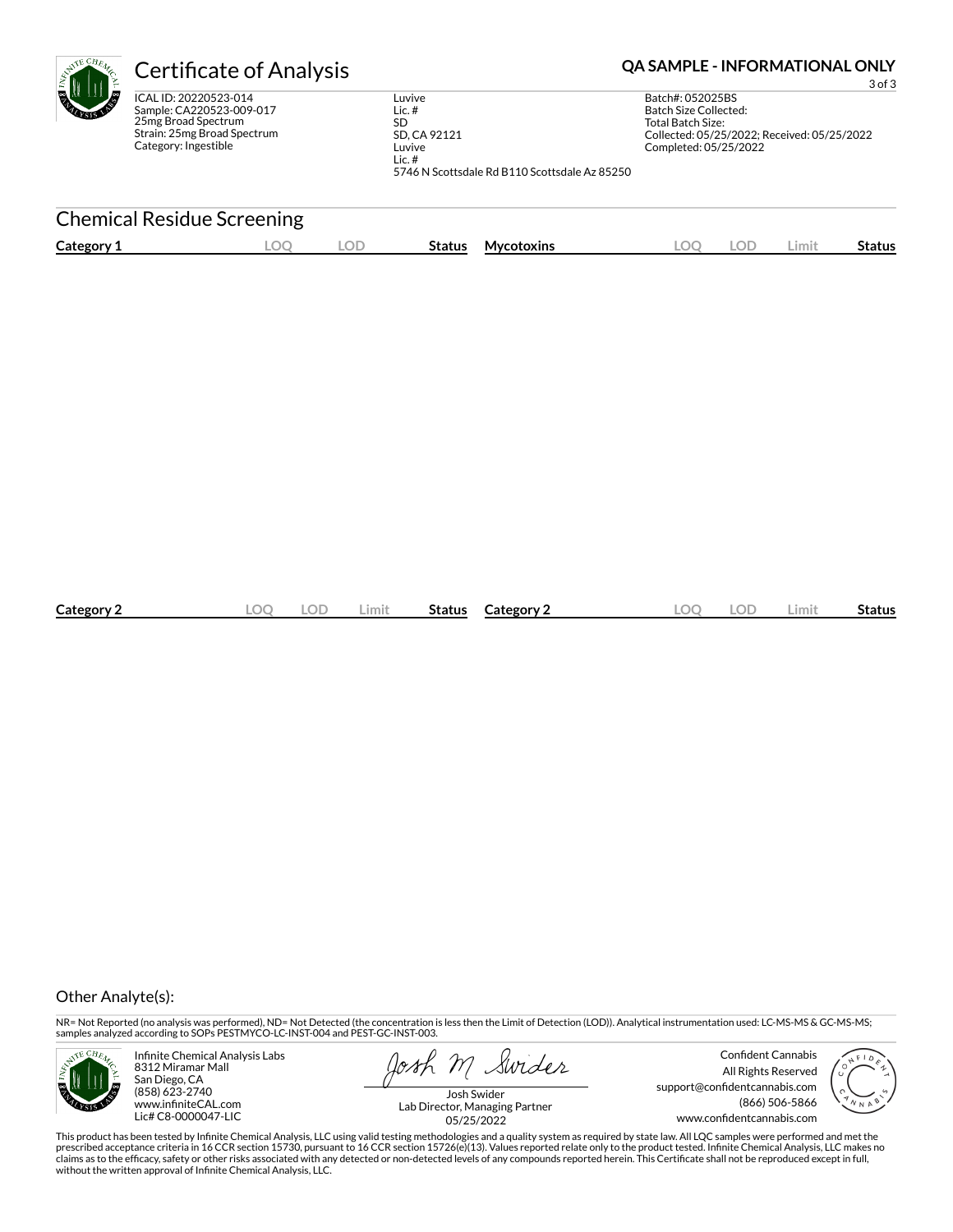| $\zeta_{\rm N}$ | <b>Certificate of Analysis</b>                  |
|-----------------|-------------------------------------------------|
| Ş               | ICAL ID: 20220523-015                           |
|                 | Sample: CA220523-009-018<br>25mg Rroad Spoctrum |

25mg Broad Spectrum Strain: 25mg Broad Spectrum Category: Ingestible

#### Luvive Lic. # SD SD, CA 92121 Luvive Lic. #

**OA SAMPLE - INFORMATIONAL ONLY** 

1 of 3 Batch#: 052025BS Batch Size Collected: Total Batch Size: Collected: 05/25/2022; Received: 05/25/2022 Completed: 05/25/2022

5746 N Scottsdale Rd B110 Scottsdale Az 85250



#### Scan to see results

#### **Cannabinoid Profile**<br>Analyte 1 Unit = gummy, 5.01 g.<br>Analyte 1 Unit = gummy, 5.01 g. Analyte 1 Unit = gummy, 5.01 g. Analyte 1 Unit = gummy, 5.01 g. **Analyte LOQ (mg/g) LOD (mg/g) % mg/g mg/unit** THCa 0.1156 0.0385 ND ND ND Δ9-THC 0.0268 0.0089 ND ND ND Δ8-THC 0.0376 0.0125 ND ND ND THCV 0.0167 0.0056 ND ND ND CBDa 0.0441 0.0147 ND ND ND **CBD** 0.0224 0.0075 **0.477 4.77 23.90 Analyte LOQ (mg/g) LOD (mg/g) % mg/g mg/unit CBDV 0.0115 0.0038 0.002 0.02 0.12** CBN 0.0141 0.0047 ND ND ND **CBGa** 0.0416 0.0139 **ND ND ND CBG** 0.0140 0.0047 **0.003 0.03 0.17** CBC 0.0684 0.0228 ND ND ND **Total THC ND ND ND Total CBD 0.48 4.77 23.90 Total 0.48 4.83 24.18**

Total THC=THCa \* 0.877 + d9-THC;Total CBD = CBDa \* 0.877 + CBD. LOD= Limit of Detection, LOQ= Limit of Quantitation, ND= Not Detected, NR= Not Reported. Potency is reported on a dry<br>weight basis. Instrumentation and analys INST-002), Foreign Material:Microscope(FOREIGN-001). Density measured at 19-24 °C, Water Activity measured at 0-90% RH. All QA submitted by the client, All CA State Compliance sampled using SAMPL-SOP-001.

| <b>Terpene Profile</b> |            |               |  |              |              |               |      |
|------------------------|------------|---------------|--|--------------|--------------|---------------|------|
| Analyte                | LOO (mg/g) | $LOD(mg/g)$ % |  | mg/g Analyte | $LOQ$ (mg/g) | $LOD(mg/g)$ % | mg/g |

NR= Not Reported (no analysis was performed), ND= Not Detected (the concentration is less then the Limit of Detection (LOD)). Analytical instrumentation used: HS-GC-MS; samples analyzed according to SOP TERP-INST-003.



Infinite Chemical Analysis Labs 8312 Miramar Mall San Diego, CA (858) 623-2740 www.infiniteCAL.com Lic# C8-0000047-LIC

Swider osh m

Confident Cannabis All Rights Reserved support@confidentcannabis.com (866) 506-5866 www.confidentcannabis.com



Josh Swider Lab Director, Managing Partner 05/25/2022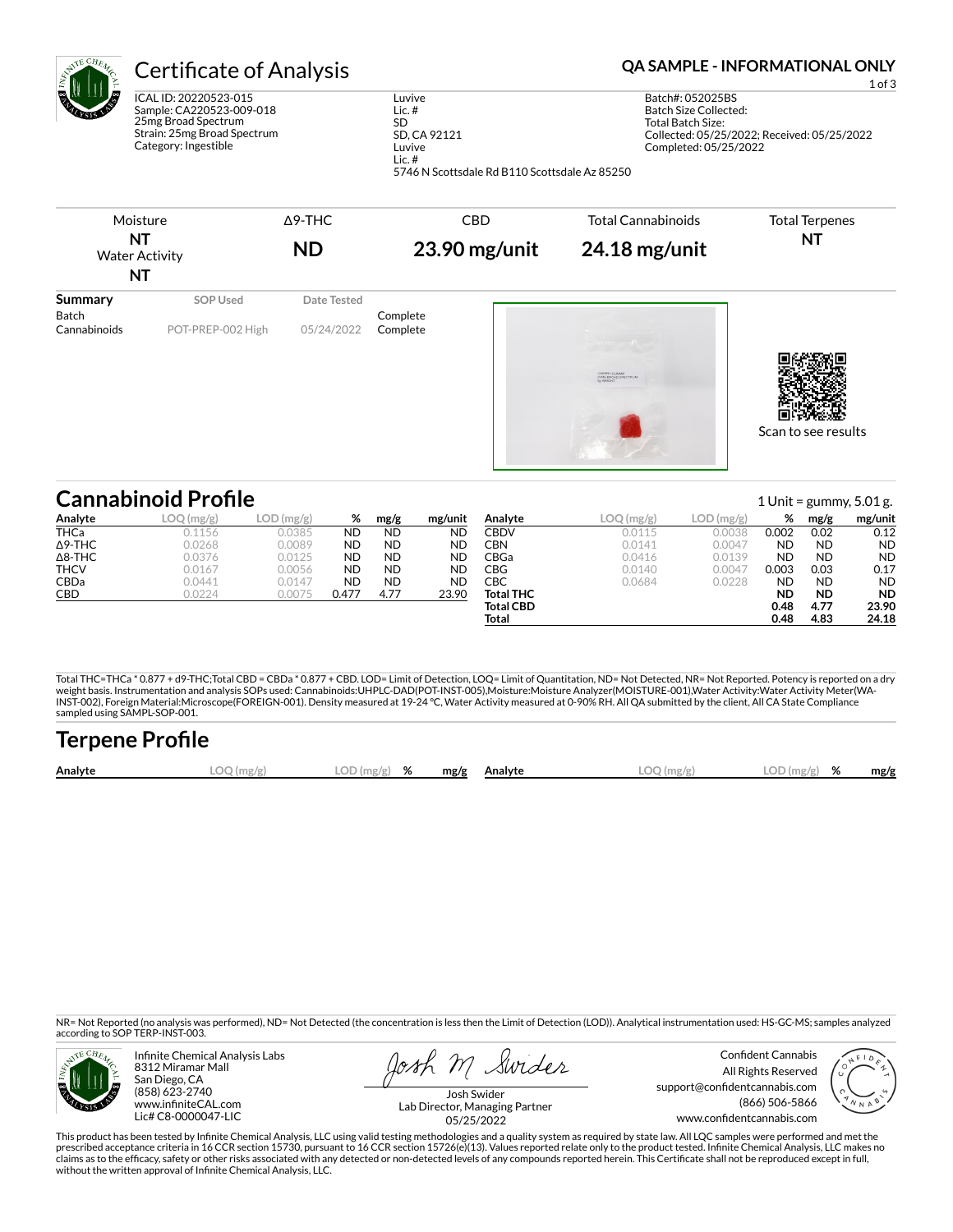| ۴l         | <b>Certificate of Analysis</b>                                                                                                  | <b>QA SAMPLE - INFORMATIONAL ONLY</b><br>$2$ of $3$ |       |        |                                   |                                                                                   |            |       |        |            |                                                                                                                                               |     |       |               |
|------------|---------------------------------------------------------------------------------------------------------------------------------|-----------------------------------------------------|-------|--------|-----------------------------------|-----------------------------------------------------------------------------------|------------|-------|--------|------------|-----------------------------------------------------------------------------------------------------------------------------------------------|-----|-------|---------------|
|            | ICAL ID: 20220523-015<br>Sample: CA220523-009-018<br>25mg Broad Spectrum<br>Strain: 25mg Broad Spectrum<br>Category: Ingestible |                                                     |       |        | Lic. $#$<br><b>SD</b><br>Lic. $#$ | Luvive<br>SD, CA 92121<br>Luvive<br>5746 N Scottsdale Rd B110 Scottsdale Az 85250 |            |       |        |            | Batch#: 052025BS<br>Batch Size Collected:<br><b>Total Batch Size:</b><br>Collected: 05/25/2022; Received: 05/25/2022<br>Completed: 05/25/2022 |     |       |               |
|            | <b>Residual Solvent Analysis</b>                                                                                                |                                                     |       |        |                                   |                                                                                   |            |       |        |            |                                                                                                                                               |     |       |               |
| Category 1 | LOO                                                                                                                             | LOD.                                                | Limit | Status | Category 2                        | LOO                                                                               | <b>LOD</b> | Limit | Status | Category 2 | <b>LOO</b>                                                                                                                                    | LOD | Limit | <b>Status</b> |

NR= Not Reported (no analysis was performed), ND= Not Detected (the concentration is less then the Limit of Detection (LOD)). Analytical instrumentation used: HS-GC-MS; samples analyzed according to SOP RS-INST-003.

# **Heavy Metal Screening**

| <b>LOC</b> | <b>LOD</b> | – Limiu | -<br>Status |
|------------|------------|---------|-------------|
|            |            |         |             |

NR= Not Reported (no analysis was performed), ND= Not Detected (the concentration is less then the Limit of Detection (LOD)). Analytical instrumentation used: ICP-MS; samples analyzed according to SOP HM-INST-003.

# **Microbiological Screening**

| ----- | . |
|-------|---|
|       |   |

ND=Not Detected. Analytical instrumentation used:qPCR; samples analyzed according to SOP MICRO-INST-001.



Infinite Chemical Analysis Labs 8312 Miramar Mall San Diego, CA (858) 623-2740 www.infiniteCAL.com Lic# C8-0000047-LIC

Swider

Confident Cannabis All Rights Reserved support@confidentcannabis.com (866) 506-5866 www.confidentcannabis.com



Josh Swider Lab Director, Managing Partner 05/25/2022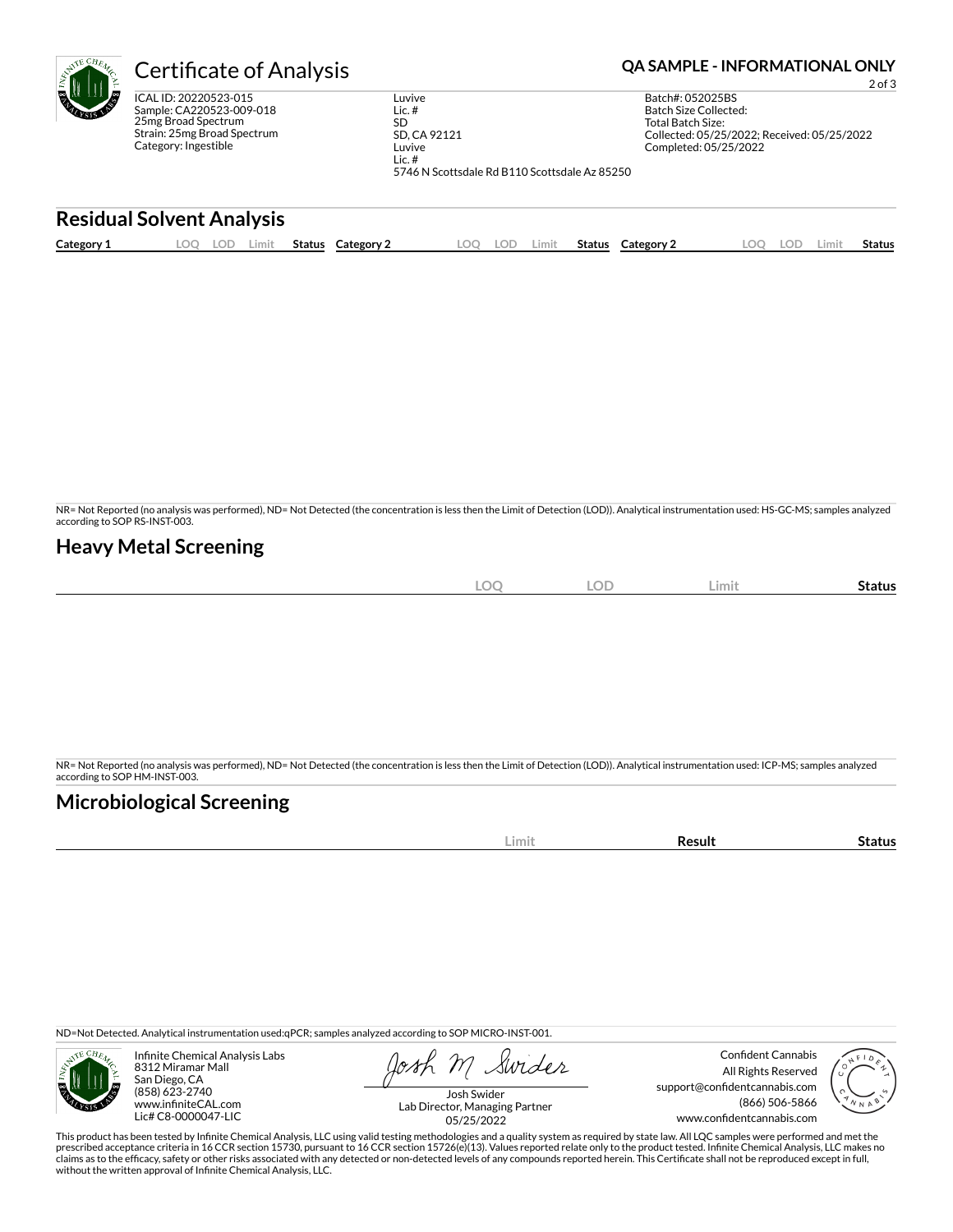| <b>Certificate of Analysis</b>                                                                                                  |                                                                                                                        | <b>QA SAMPLE - INFORMATIONAL ONLY</b><br>$3$ of $3$                                                                                    |
|---------------------------------------------------------------------------------------------------------------------------------|------------------------------------------------------------------------------------------------------------------------|----------------------------------------------------------------------------------------------------------------------------------------|
| ICAL ID: 20220523-015<br>Sample: CA220523-009-018<br>25mg Broad Spectrum<br>Strain: 25mg Broad Spectrum<br>Category: Ingestible | Luvive<br>Lic. $#$<br><b>SD</b><br>SD, CA 92121<br>Luvive<br>Lic. $#$<br>5746 N Scottsdale Rd B110 Scottsdale Az 85250 | Batch#: 052025BS<br>Batch Size Collected:<br>Total Batch Size:<br>Collected: 05/25/2022; Received: 05/25/2022<br>Completed: 05/25/2022 |
| <b>Chemical Residue Screening</b>                                                                                               |                                                                                                                        |                                                                                                                                        |

| Category 2 | ОD | Limit | <b>Status</b> Category 2 | _OC | .OD | Limit | <b>Status</b> |
|------------|----|-------|--------------------------|-----|-----|-------|---------------|
|            |    |       |                          |     |     |       |               |

### Other Analyte(s):

NR= Not Reported (no analysis was performed), ND= Not Detected (the concentration is less then the Limit of Detection (LOD)). Analytical instrumentation used: LC-MS-MS & GC-MS-MS;<br>samples analyzed according to SOPs PESTMYC



Infinite Chemical Analysis Labs 8312 Miramar Mall San Diego, CA (858) 623-2740 www.infiniteCAL.com Lic# C8-0000047-LIC

**Category 1 LOQ LOD Status**

Swider

Confident Cannabis All Rights Reserved support@confidentcannabis.com (866) 506-5866 www.confidentcannabis.com

**Mycotoxins LOQ LOD Limit Status**



Josh Swider Lab Director, Managing Partner 05/25/2022

This product has been tested by Infinite Chemical Analysis, LLC using valid testing methodologies and a quality system as required by state law. All LQC samples were performed and met the<br>prescribed acceptance criteria in without the written approval of Infinite Chemical Analysis, LLC.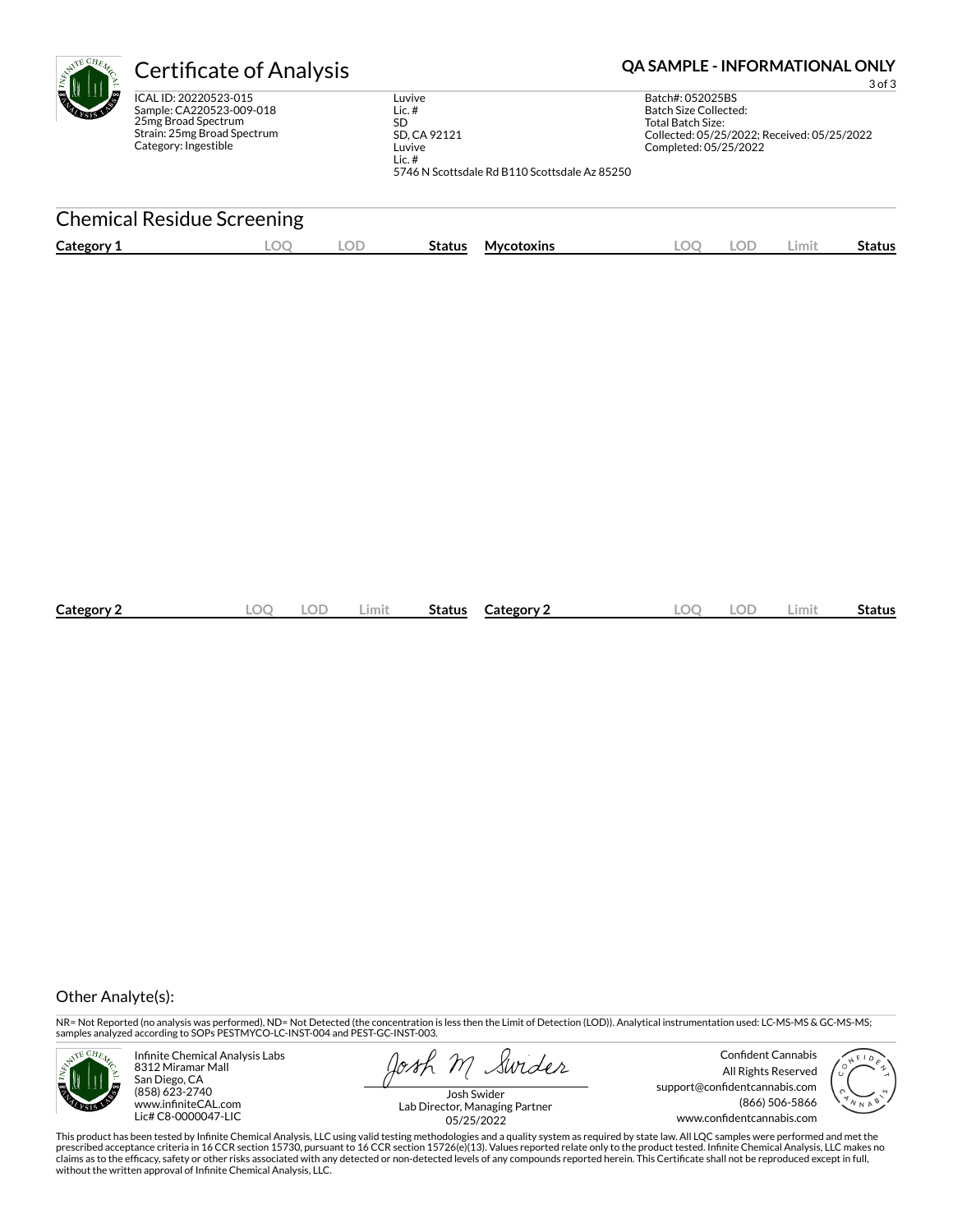| $\epsilon_{A_{\rm Z}}$ | <b>Certificate of Analysis</b>                                                                                                  |                                                 | Œ |
|------------------------|---------------------------------------------------------------------------------------------------------------------------------|-------------------------------------------------|---|
| <b>TANK</b>            | ICAL ID: 20220523-016<br>Sample: CA220523-009-019<br>25mg Broad Spectrum<br>Strain: 25mg Broad Spectrum<br>Category: Ingestible | Luvive<br>Lic.#<br>SD<br>SD, CA 92121<br>Luvive |   |
|                        |                                                                                                                                 | Lic. $#$                                        |   |

1 of 3

Batch#: 052025BS Batch Size Collected: Total Batch Size: Collected: 05/25/2022; Received: 05/25/2022 Completed: 05/25/2022



5746 N Scottsdale Rd B110 Scottsdale Az 85250

|                | <b>Cannabinoid Profile</b> |            |           |           |           |                  |            |            |           |           | 1 Unit = $\gamma$ ummy, 4.7 g. |
|----------------|----------------------------|------------|-----------|-----------|-----------|------------------|------------|------------|-----------|-----------|--------------------------------|
| Analyte        | LOQ (mg/g)                 | LOD (mg/g) | %         | mg/g      | mg/unit   | Analyte          | LOQ (mg/g) | LOD (mg/g) | %         | mg/g      | mg/unit                        |
| <b>THCa</b>    | 0.1156                     | 0.0385     | <b>ND</b> | <b>ND</b> | <b>ND</b> | CBDV             | 0.0115     | 0.0038     | 0.003     | 0.03      | 0.14                           |
| $\Delta$ 9-THC | 0.0268                     | 0.0089     | <b>ND</b> | ND.       | <b>ND</b> | CBN              | 0.0141     | 0.0047     | <b>ND</b> | <b>ND</b> | <b>ND</b>                      |
| $\Delta$ 8-THC | 0.0376                     | 0.0125     | <b>ND</b> | <b>ND</b> | <b>ND</b> | CBGa             | 0.0416     | 0.0139     | <b>ND</b> | <b>ND</b> | <b>ND</b>                      |
| <b>THCV</b>    | 0.0167                     | 0.0056     | <b>ND</b> | <b>ND</b> | ND        | CBG              | 0.0140     | 0.0047     | 0.008     | 0.08      | 0.37                           |
| <b>CBDa</b>    | 0.0441                     | 0.0147     | <b>ND</b> | <b>ND</b> | <b>ND</b> | CBC              | 0.0684     | 0.0228     | <b>ND</b> | ND        | <b>ND</b>                      |
| CBD            | 0.0224                     | 0.0075     | 0.520     | 5.20      | 24.45     | <b>Total THC</b> |            |            | <b>ND</b> | <b>ND</b> | <b>ND</b>                      |
|                |                            |            |           |           |           | <b>Total CBD</b> |            |            | 0.52      | 5.20      | 24.45                          |
|                |                            |            |           |           |           | Total            |            |            | 0.53      | 5.31      | 24.96                          |
|                |                            |            |           |           |           |                  |            |            |           |           |                                |

Total THC=THCa \* 0.877 + d9-THC;Total CBD = CBDa \* 0.877 + CBD. LOD= Limit of Detection, LOQ= Limit of Quantitation, ND= Not Detected, NR= Not Reported. Potency is reported on a dry<br>weight basis. Instrumentation and analys INST-002), Foreign Material:Microscope(FOREIGN-001). Density measured at 19-24 °C, Water Activity measured at 0-90% RH. All QA submitted by the client, All CA State Compliance sampled using SAMPL-SOP-001.

| <b>Terpene Profile</b> |            |               |      |         |              |               |      |
|------------------------|------------|---------------|------|---------|--------------|---------------|------|
| Analyte                | LOO (mg/g) | $LOD(mg/g)$ % | mg/g | Analvte | $LOO$ (mg/g) | $LOD(mg/g)$ % | mg/g |

NR= Not Reported (no analysis was performed), ND= Not Detected (the concentration is less then the Limit of Detection (LOD)). Analytical instrumentation used: HS-GC-MS; samples analyzed according to SOP TERP-INST-003.



Infinite Chemical Analysis Labs 8312 Miramar Mall San Diego, CA (858) 623-2740 www.infiniteCAL.com Lic# C8-0000047-LIC

osh M Swider

Confident Cannabis All Rights Reserved support@confidentcannabis.com (866) 506-5866 www.confidentcannabis.com



Josh Swider Lab Director, Managing Partner 05/25/2022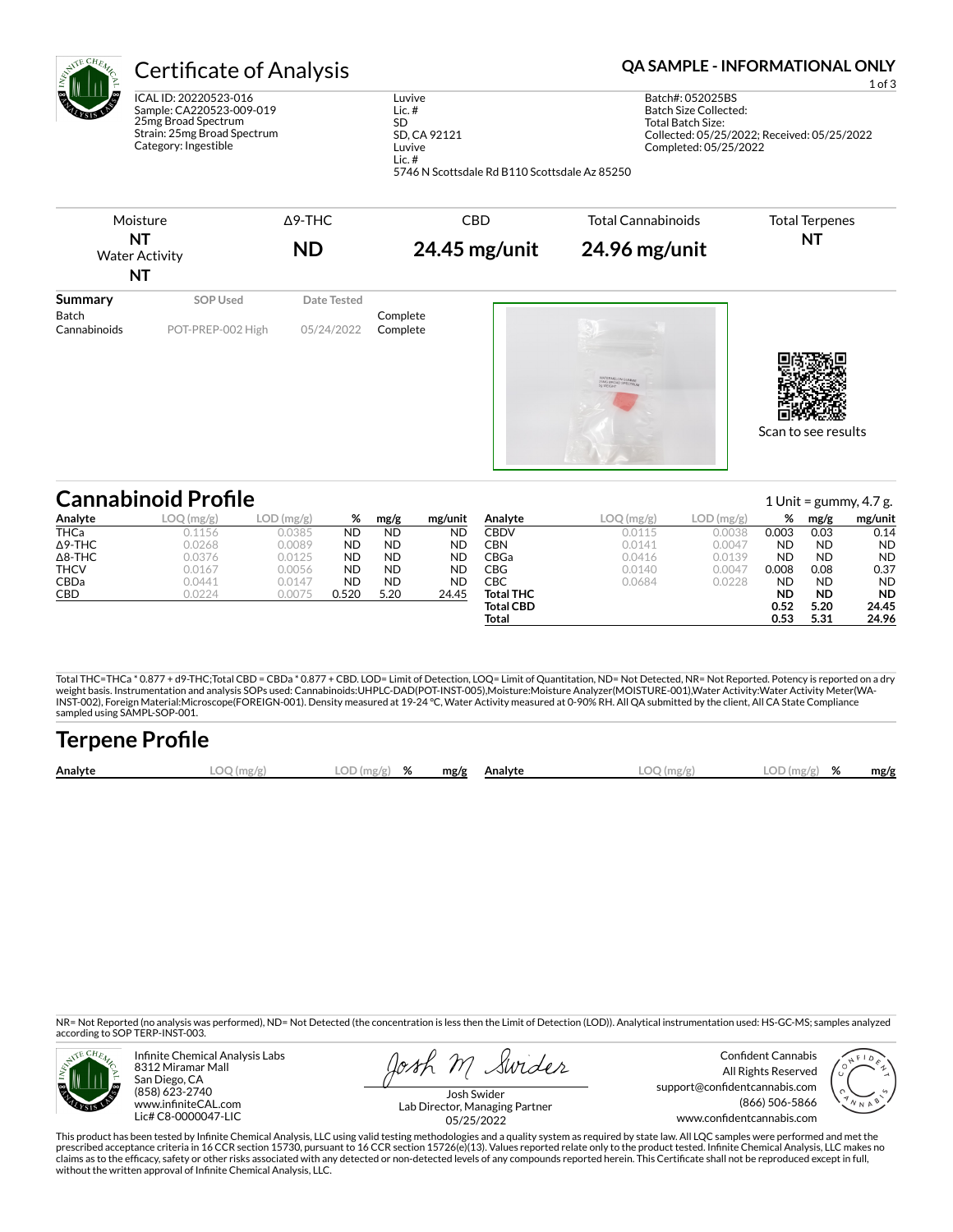| <b>AITE</b><br>ę۱ | <b>Certificate of Analysis</b>                                                                                                  | <b>QA SAMPLE - INFORMATIONAL ONLY</b><br>$2$ of $3$                   |                                               |        |                                                                |                                                                      |       |               |
|-------------------|---------------------------------------------------------------------------------------------------------------------------------|-----------------------------------------------------------------------|-----------------------------------------------|--------|----------------------------------------------------------------|----------------------------------------------------------------------|-------|---------------|
|                   | ICAL ID: 20220523-016<br>Sample: CA220523-009-019<br>25mg Broad Spectrum<br>Strain: 25mg Broad Spectrum<br>Category: Ingestible | Luvive<br>Lic. $#$<br><b>SD</b><br>SD, CA 92121<br>Luvive<br>Lic. $#$ | 5746 N Scottsdale Rd B110 Scottsdale Az 85250 |        | Batch#: 052025BS<br>Batch Size Collected:<br>Total Batch Size: | Collected: 05/25/2022: Received: 05/25/2022<br>Completed: 05/25/2022 |       |               |
|                   | <b>Residual Solvent Analysis</b>                                                                                                |                                                                       |                                               |        |                                                                |                                                                      |       |               |
| Category 1        | Limit<br>LOO<br>Status<br>LOD.                                                                                                  | Category 2                                                            | LOO<br>LOD<br>Limit                           | Status | Category 2                                                     | <b>LOO</b><br><b>LOD</b>                                             | Limit | <b>Status</b> |

NR= Not Reported (no analysis was performed), ND= Not Detected (the concentration is less then the Limit of Detection (LOD)). Analytical instrumentation used: HS-GC-MS; samples analyzed according to SOP RS-INST-003.

# **Heavy Metal Screening**

| $\bigcap$<br><b>All Street</b><br>-2011<br>$\sim$ | <b>LOD</b> | Limit | status |
|---------------------------------------------------|------------|-------|--------|
|                                                   |            |       |        |

NR= Not Reported (no analysis was performed), ND= Not Detected (the concentration is less then the Limit of Detection (LOD)). Analytical instrumentation used: ICP-MS; samples analyzed according to SOP HM-INST-003.

# **Microbiological Screening**

| ---- |  |
|------|--|

ND=Not Detected. Analytical instrumentation used:qPCR; samples analyzed according to SOP MICRO-INST-001.



Infinite Chemical Analysis Labs 8312 Miramar Mall San Diego, CA (858) 623-2740 www.infiniteCAL.com Lic# C8-0000047-LIC

Swider

Confident Cannabis All Rights Reserved support@confidentcannabis.com (866) 506-5866 www.confidentcannabis.com



Josh Swider Lab Director, Managing Partner 05/25/2022